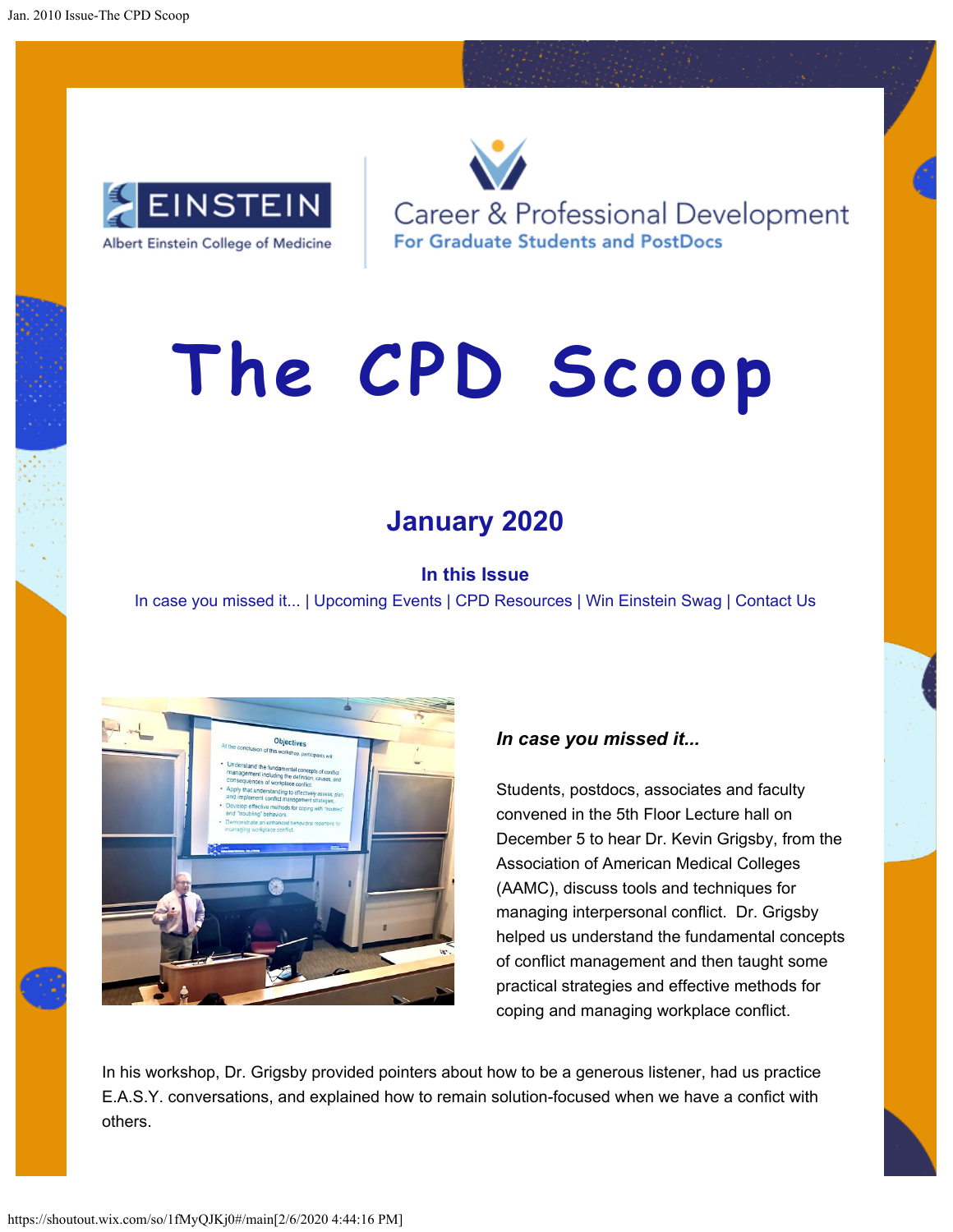# Check out our upcoming programs!

# **CPD Workshop Wednesdays**

1st Wednesday of each month 9:30 AM Price 351

The CPD will be hosting professional development workshops on the **first Wednesday of each month** at **9:30 AM** in **Price 351**. Save the date for these upcoming events:

#### **JANUARY 8: Essential Interviewing Skills...To Get the Job!**

Learn how to nail your next interview! Build the skills you need to leave a lasting impression and distinguish yourself from others. Leave with a thorough understanding of interviewing etiquette.

[RSVP HERE](https://shoutout.wix.com/so/1fMyQJKj0/c?w=qBBep12xIEeRmUR83sMb2nJtMx5OPfeLYw86z1bbnuE.eyJ1IjoiaHR0cHM6Ly93d3cuZXZlbnRicml0ZS5jb20vZS9lc3NlbnRpYWwtaW50ZXJ2aWV3aW5nLXNraWxsc3RvLWdldC10aGUtam9iLXRpY2tldHMtODQ2MjczODM3ODMiLCJyIjoiODdjNDYwOTItMzQ3MC00OThiLWM5ZmMtYjY3NjEzZTc0NTZjIiwibSI6ImxwIn0)

**FEBRUARY 5: Building Your CV or Resume: What to Do To Look Your Best on Paper** [RSVP HERE](https://shoutout.wix.com/so/1fMyQJKj0/c?w=Ze8wDJj4dXzUtsnK7dT0yybuY0oy3p_4cWKM2F8JVfE.eyJ1IjoiaHR0cHM6Ly93d3cuZXZlbnRicml0ZS5jb20vZS9idWlsZGluZy15b3VyLWN2LW9yLXJlc3VtZS13aGF0LXRvLWRvLXRvLWxvb2steW91ci1iZXN0LW9uLXBhcGVyLXRpY2tldHMtODU2NzY5NzMxMzM_cmVmPWVzdHciLCJyIjoiODdjNDYwOTItMzQ3MC00OThiLWM5ZmMtYjY3NjEzZTc0NTZjIiwibSI6ImxwIn0)

**MARCH 4: Decoding Job Ads & Writing Killer Cover Letters** [RSVP HERE](https://shoutout.wix.com/so/1fMyQJKj0/c?w=_E3R757wQBljvFKIVCMumeNNSPCU4GfDvKaSqnhDir0.eyJ1IjoiaHR0cHM6Ly93d3cuZXZlbnRicml0ZS5jb20vZS9kZWNvZGluZy1qb2ItYWRzLXdyaXRpbmcta2lsbGVyLWNvdmVyLWxldHRlcnMtdGlja2V0cy04NTY3MzY4NTI5OT9yZWY9ZXN0dyIsInIiOiI4N2M0NjA5Mi0zNDcwLTQ5OGItYzlmYy1iNjc2MTNlNzQ1NmMiLCJtIjoibHAifQ)



https://shoutout.wix.com/so/1fMyQJKj0#/main[2/6/2020 4:44:16 PM]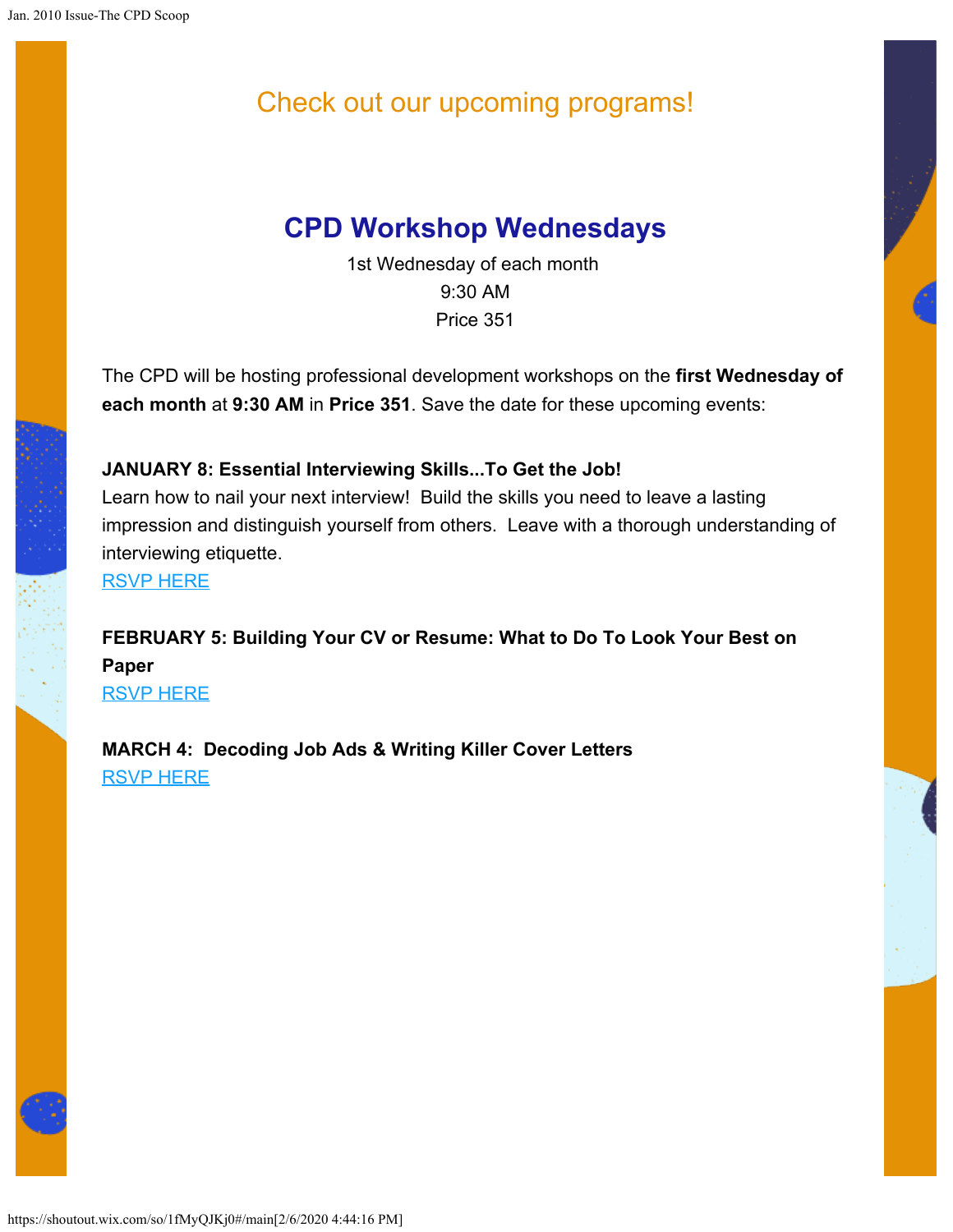

#### **EINSTEIN SCIENCE COMMUNICATIONS WEEK!**

*January 20-24, 2020*

#### **CAREERS IN MEDICAL COMMUNICATIONS**

#### JANUARY 22 | Le Frak Auditorium | 4:00 PM | **[RSVP HERE](https://shoutout.wix.com/so/1fMyQJKj0/c?w=5nktOEIfUi2OZ46cX1-8vjgdb27C9PfxtArSatxbCJc.eyJ1IjoiaHR0cHM6Ly93d3cuZXZlbnRicml0ZS5jb20vZS9jYXJlZXJzLWluLW1lZGljYWwtY29tbXVuaWNhdGlvbnMtdGlja2V0cy04NjEzNTU1ODc3NSIsInIiOiIwY2Q3NTNmZS1iNTg1LTRjMDgtMDQ1Yi00N2Q3YzM2N2IxMmEiLCJtIjoibHAifQ)**

Join us to learn what it really means to work in medical communications at an information session with Healthcare Consultancy Group (HCG), a global leader in medical communications. HCG is comprised of 6 interconnected agencies with distinct personalities and complementary skills, providing everything from medical education services to FDA Advisory Committee preparation and medical strategy consultation.

HCG will host an information session and then all attendees are invited to a reception with light refreshments and an opportunity to network.

#### **CAREERS IN SCIENTIFIC PUBLISHING**

JANUARY 23 | Price 251 | 4:00 PM | **[RSVP HERE](https://shoutout.wix.com/so/1fMyQJKj0/c?w=a_GvgS3j01utWDHUGsF6mVC15MkDgEFj4R7mpAVgiGc.eyJ1IjoiaHR0cHM6Ly93d3cuZXZlbnRicml0ZS5jb20vZS9jYXJlZXJzLWluLXNjaWVudGlmaWMtcHVibGlzaGluZy10aWNrZXRzLTg2MTM2Mjc4OTI5IiwiciI6IjBjZDc1M2ZlLWI1ODUtNGMwOC0wNDViLTQ3ZDdjMzY3YjEyYSIsIm0iOiJscCJ9)**

Come hear from Jung-Eun Lee, Associate Editor of Nature Publications' *Communications Biology*, who will discuss her career path and talk about the different opportunities in the world of scientific publishing.

#### **EINSTEIN WRITING INTERNSHIP PROGRAM**

JANUARY 24 | Price 150 | 9:30 AM | **[RSVP HERE](https://shoutout.wix.com/so/1fMyQJKj0/c?w=taynlpSOOwU1fEpI_OL-fdpAp8HqIa6aNllJcu_CV3U.eyJ1IjoiaHR0cHM6Ly93d3cuZXZlbnRicml0ZS5jb20vZS93cml0aW5nLWludGVybnNoaXAtaW5mb3JtYXRpb24tc2Vzc2lvbi10aWNrZXRzLTg2MzkwOTIyNTc1IiwiciI6IjBjZDc1M2ZlLWI1ODUtNGMwOC0wNDViLTQ3ZDdjMzY3YjEyYSIsIm0iOiJscCJ9)**

Did you know that Einstein has an on-campus internship program available for current PhD students and postdocs? Writing interns gain hands-on science and general writing experience as they produce content for Einstein's publications (newsletters, magazines, reports) and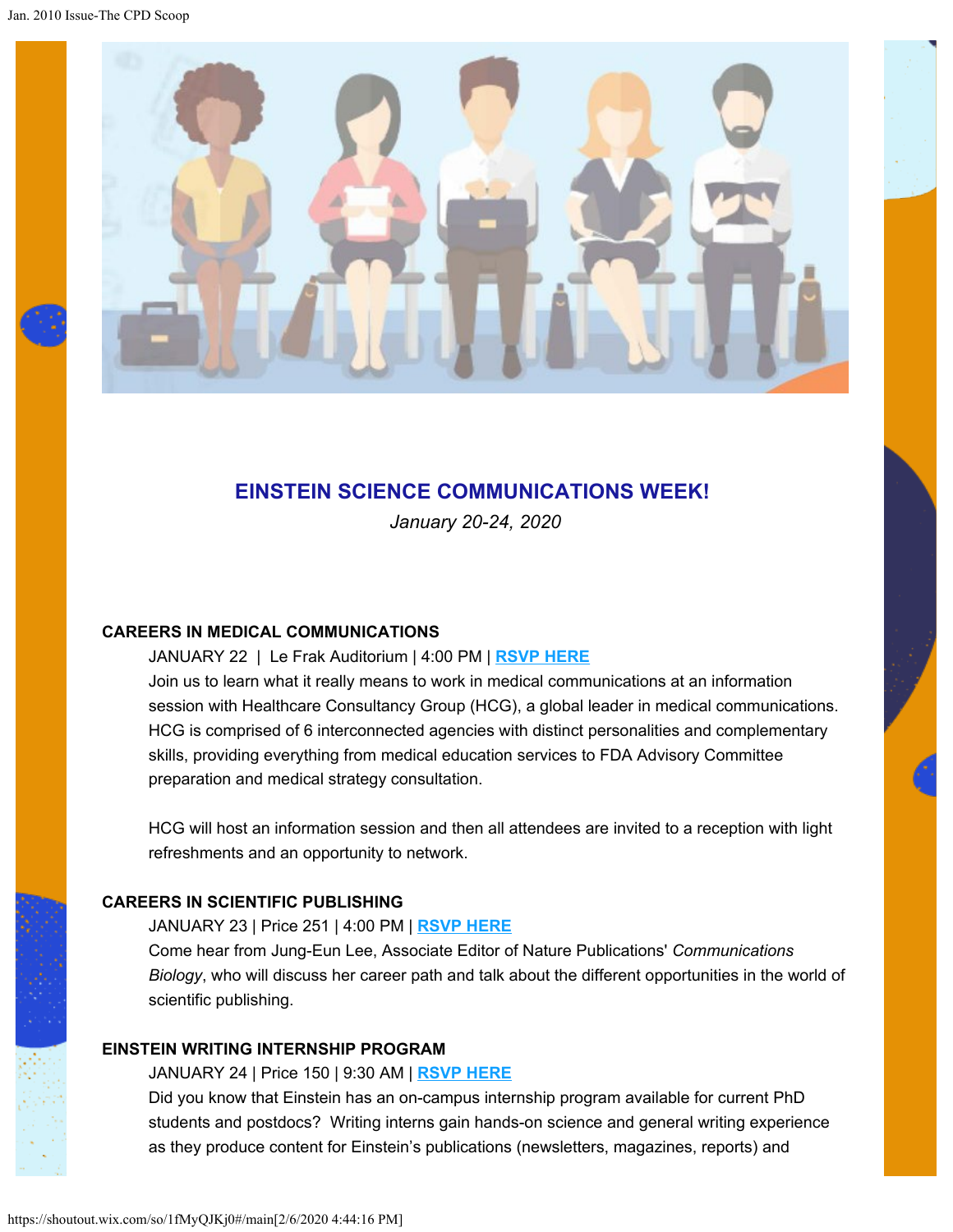

website (features, other content). Stop by to enjoy a donut and to hear more about this opportunity from current interns who will be available to answer your questions.



# **Coming soon!**

Women in Science Day February 11, 2020

**[Click here for early registration](https://shoutout.wix.com/so/1fMyQJKj0/c?w=uAunadKar4y2v9pcDsuwv9SNFhlI4ZAmWmwUX2GDseM.eyJ1IjoiaHR0cHM6Ly9uYW0wNC5zYWZlbGlua3MucHJvdGVjdGlvbi5vdXRsb29rLmNvbS8_dXJsPWh0dHBzJTNBJTJGJTJGd3d3LmV2ZW50YnJpdGUuY29tJTJGZSUyRndvbWVuLWluLXNjaWVuY2UtZGF5LXRpY2tldHMtNzMxMjQyOTE3MjUmZGF0YT0wMiU3QzAxJTdDZGlhbmUuc2FmZXIlNDBlaW5zdGVpbm1lZC5vcmclN0M0ZDMzNDMxZDkwNWU0MWRhYzhmNTA4ZDc4YTQxZjk3NiU3QzljMDFmMGZkNjVlMDQwYzA4OWE4MmRmZDUxZTYyMDI1JTdDMCU3QzAlN0M2MzcxMjk4ODgyNzE3NzM0Nzgmc2RhdGE9VnFzV0I0dWZJZU5Wb1hhRUs1Y2s5dEs5QVJIc0J3NVl4UDdLZE5UUUlkMCUzRCZyZXNlcnZlZD0wIiwiciI6ImFlZWFlNjVlLTA5YTktNDMyYS1jZWM3LWZjYjJmNjc4ODU0NCIsIm0iOiJscCJ9)!**



# **New Online Resource!**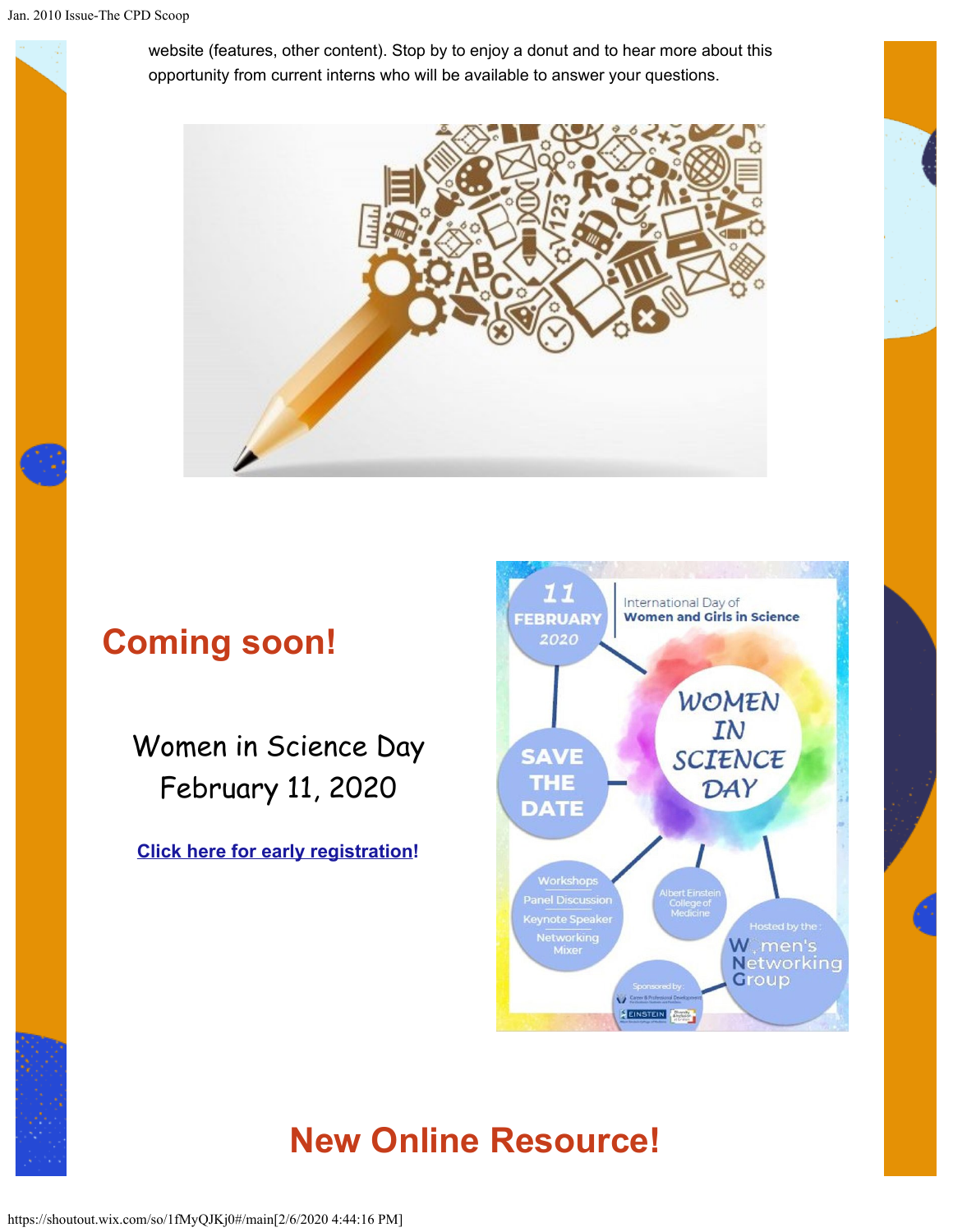# *d* interviewstream

See how you appear to recruiters! All Einstein PhD students and postdocs now have access to **[InterviewStream](https://shoutout.wix.com/so/1fMyQJKj0/c?w=7_oIu8jomJi_jOgZGov81k3ZIvhTHCqvu8lC9x-OeEY.eyJ1IjoiaHR0cHM6Ly9laW5zdGVpbi5pbnRlcnZpZXdzdHJlYW0uY29tIiwiciI6IjE4NzY0NjQ5LTZkMGUtNDJmNS0yMGRiLTBmYmMxOGFkZTVhNCIsIm0iOiJscCJ9)**, an online interviewing practice platform to help you improve your interviewing skills. This easy-to-use online program allows you to practice interviewing using your webcam. Watch yourself in action, share your video with others for feedback, or just practice to perfect your answers to common interview questions.

### **CPD Online Resources**



**[College Central Network](https://shoutout.wix.com/so/1fMyQJKj0/c?w=cAZAmGiMVMe7YMHTPmv3TRGO3VBOvzlrlweYPYM3RTE.eyJ1IjoiaHR0cHM6Ly93d3cuY29sbGVnZWNlbnRyYWwuY29tL2VpbnN0ZWluL1N0dWRlbnQuY2ZtIiwiciI6IjE5OGNjOTMyLTFmNjgtNGZlOC01MTJhLWNkOGMyMzQ0NzUwNCIsIm0iOiJscCJ9)** is the Einstein CPD's database for job listings and career management.

**& Bio Careers** 

The Career Hub for Postgraduate Life Scientists

**[BioCareers](https://shoutout.wix.com/so/1fMyQJKj0/c?w=AUu7pcavurm_3N0Y3xq_bcs1YNTeZKx62sRc221LZHk.eyJ1IjoiaHR0cHM6Ly9iaW9jYXJlZXJzLmNvbS8iLCJyIjoiOTk2YWUwMzAtMDhhNC00Yjk2LTg0OTItMDliNDI3OThmZmJhIiwibSI6ImxwIn0)** is an online career resources and job postings site for life science PhDs.





**[MyIDP](https://shoutout.wix.com/so/1fMyQJKj0/c?w=UamflxS14XGbFZf1wEJhafA8vX7LXYhubFG9C02K64E.eyJ1IjoiaHR0cHM6Ly9teWlkcC5zY2llbmNlY2FyZWVycy5vcmciLCJyIjoiNGJkN2FjNzUtYjI2NC00MGMxLWNmYmUtMjU2NzcwNWQwYTMwIiwibSI6ImxwIn0)** is a free, Web-based career-planning tool created to help graduate students and postdocs in the sciences define and pursue their career goals

[iThenticate](https://shoutout.wix.com/so/1fMyQJKj0/c?w=H_QGledGJD-jUhEeVL735ntiOajPIbj6SxGGUEAsZp0.eyJ1IjoiaHR0cDovL2xpYmd1aWRlcy5laW5zdGVpbi55dS5lZHUvYy5waHA_Zz0xMjM0NjEmcD04MDg0MTQiLCJyIjoiNTM4YWRiMDUtMjRlMS00MGVhLWEwMDUtMGZmYTZmYTVmMzRiIiwibSI6ImxwIn0) is a plagiarism-detection software available to verify the originality of your written work. Use for: qualifying exams, manuscripts for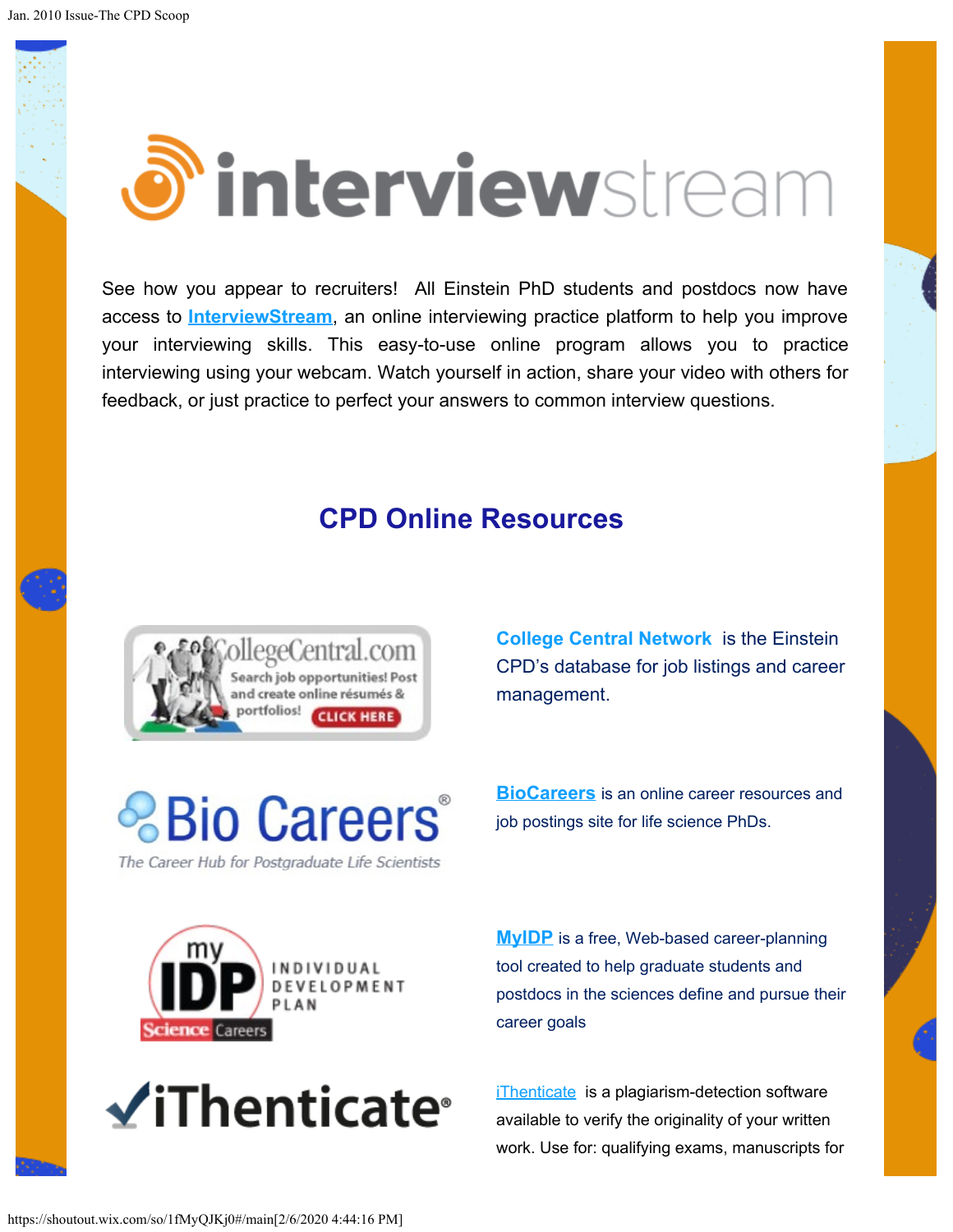### **Win Einstein Swag!**



Email the answer to the question below to career.development@einsteinmed.org to be entered into a drawing for free swag!

What new resource to improve interviewing skills is now available for all Einstein PhD graduate students and postdocs?

## **Contact Us**

**Office of Career & Professional Development for Graduate Students & Postdocs**

Albert Einstein College of Medicine Belfer Building, Room 203B career.development@einsteinmed.org

**Diane A. Safer, Ph.D.** *Director* diane.safer@einsteinmed.org 718-430-8696

#### **Renee Rodriguez**

*Manager, Special Programs & Events* renee.rodriguez@einsteinmed.org 718-430-8680

[1300 Morris Park Avenue,](https://maps.google.com/?q=1300%20Morris%20Park%20Avenue,%20Bronx,%20NY%2010461) [Bronx, NY 10461](https://maps.google.com/?q=1300%20Morris%20Park%20Avenue,%20Bronx,%20NY%2010461)